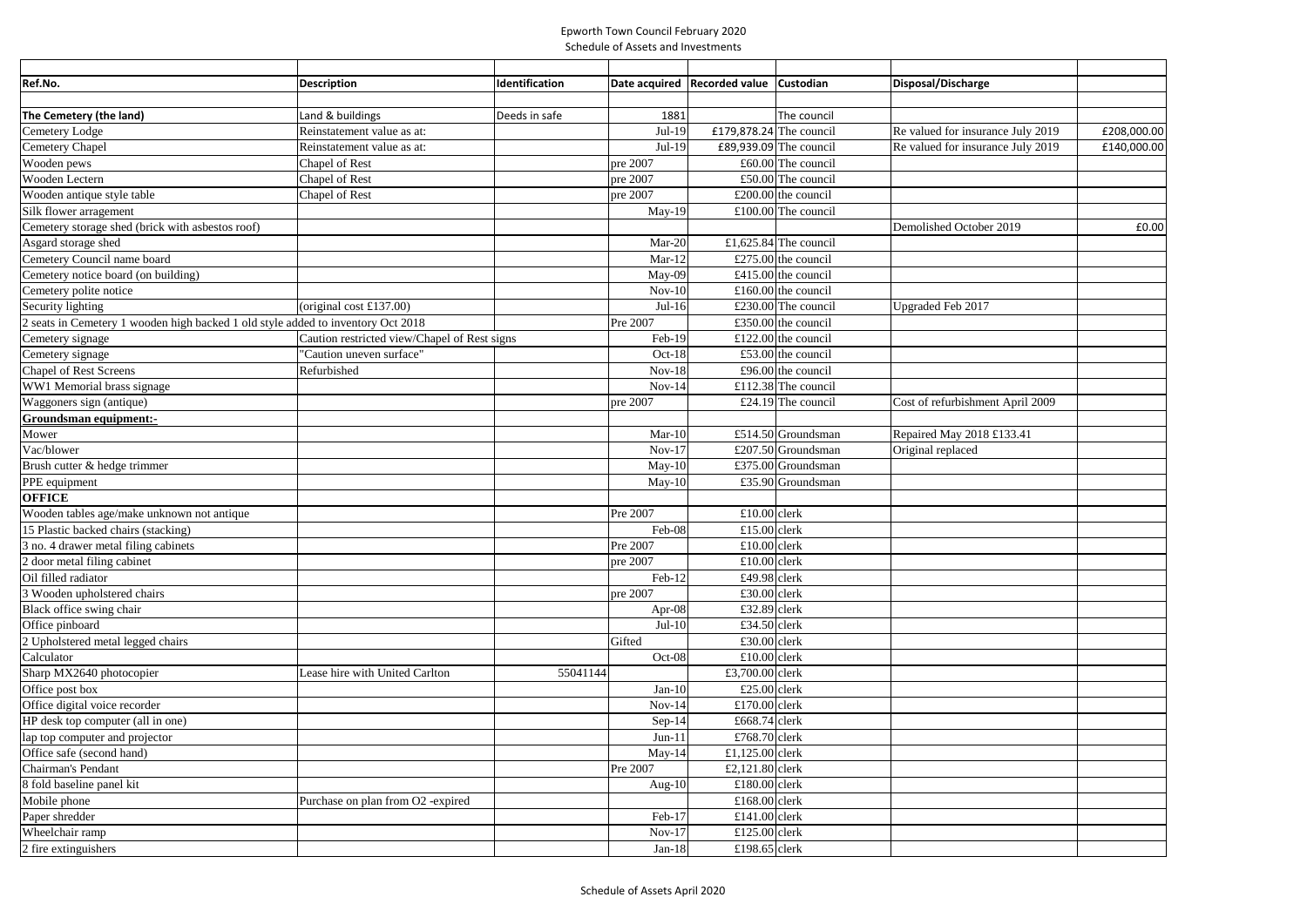## Epworth Town Council February 2020 Schedule of Assets and Investments

| Fibreglass swingback ladders                                                           |                                          |                      | $Oct-19$  | £66.65 clerk           |                                                         |  |
|----------------------------------------------------------------------------------------|------------------------------------------|----------------------|-----------|------------------------|---------------------------------------------------------|--|
| New office carpet                                                                      |                                          |                      | $Dec-18$  | £600.00 clerk          |                                                         |  |
| Domestic Microwave                                                                     |                                          |                      | $Jan-17$  | £40.00 clerk           |                                                         |  |
| Domestic mini fridge                                                                   |                                          |                      | Oct-19    | £82.50 clerk           |                                                         |  |
| Replacement storage heater (office)                                                    |                                          |                      | $Nov-10$  | £445.63 clerk          |                                                         |  |
| External key store                                                                     |                                          |                      | $Dec-10$  | £33.09 clerk           |                                                         |  |
| Projector stand                                                                        |                                          |                      | $Dec-12$  | £24.98 clerk           |                                                         |  |
| Projector screen                                                                       |                                          |                      | Apr-12    | £112.66 clerk          |                                                         |  |
| Computer equipment (assistant clerk)                                                   |                                          |                      | $Jun-19$  | £470.76 clerk          |                                                         |  |
| Office chair (assistant clark)                                                         |                                          |                      | Jul-19    | £70.00 clerk           |                                                         |  |
| New laptop (assistant clerk)                                                           |                                          |                      | Sep-19    | £112.80 clerk          |                                                         |  |
| <b>STREET FURNITURE</b>                                                                |                                          |                      |           |                        |                                                         |  |
| Market Cross (as insured 2018/2019)                                                    | Impact damage street furniture           |                      | pre 2007  | £27,708.59 The council | Value to be queried?                                    |  |
| Water bowser                                                                           |                                          |                      | Pre 2007  | £1,000.00 The council  | new tyres Nov17 £34.00 Battery & charger Sep2019 £80.00 |  |
| Glasdon Phoenix seats (2)                                                              | Hollingsworth Lane & Woodland Way        |                      | $Jun-08$  | £821.33 The council    |                                                         |  |
| <b>Rectory Street seat</b>                                                             |                                          |                      | Feb-09    | £385.15 The council    |                                                         |  |
| Hanging baskets (self watering) 24                                                     | (24 self watering @ £27.23 each)         |                      | Feb-19    | £653.52 The council    |                                                         |  |
| Hanging baskets                                                                        |                                          | 66 standard $@f6.99$ | Pre 2007  | £461.34 The council    | In storage                                              |  |
| Hanging baskets self watering (4)                                                      |                                          |                      | Apr-09    | £116.00 the council    |                                                         |  |
| Hanging baskets self watering (10)                                                     |                                          |                      | $Nov-09$  | £270.00 the council    |                                                         |  |
| Hanging basket brackets (heavy duty)                                                   |                                          |                      | Oct-18    | £245.00 The council    |                                                         |  |
| Standard brackets 66                                                                   |                                          |                      |           |                        | Replaced February 2017 with HD brackets                 |  |
| Hanging baskets and heavy duty brackets (10)                                           |                                          |                      | Feb-19    | £126.49 the council    |                                                         |  |
| 50 self watering hanging baskets                                                       |                                          |                      | Feb-20    | £2,055.13 The council  |                                                         |  |
| 2 black square planters (plantscape)                                                   |                                          |                      | $Mar-15$  | £602.00 The council    |                                                         |  |
| 2 wooden planters                                                                      |                                          |                      | Feb-18    | £360.00 The council    |                                                         |  |
| Pinfold plaques - Rectory Street & West End                                            |                                          |                      | Unknown   | £160.00 The council    |                                                         |  |
| Glasdon bench                                                                          |                                          | Albion Hill          | Unknown   | £385.15 The council    |                                                         |  |
| Market Place notice board                                                              |                                          |                      | Unknown   | £250.00 The council    |                                                         |  |
|                                                                                        |                                          |                      | Gifted    | £1,043.50 The council  |                                                         |  |
| Market Square Seat Lion Head Seat<br>Bench Newlands Way                                |                                          |                      | May-13    | £76.85 The council     |                                                         |  |
|                                                                                        |                                          |                      |           | £76.85 The council     |                                                         |  |
| Bench Woodlands Way                                                                    |                                          |                      | $May-15$  |                        |                                                         |  |
| 2 dog waste bins Rectory Street & Greengate                                            |                                          |                      | $Jul-16$  | £300.00 The council    | (fitted price £209.00 each)                             |  |
| $3 \times$ Dog waste bins (original @ £87.18)                                          | Locations to be confirmed (Church Lane), |                      | Date 2016 | £387.18 The council    |                                                         |  |
| 2 dog waste bins Fieldside/Studcross corner & Blow Row)                                |                                          |                      | Aug-18    | £200.00 the council    |                                                         |  |
| l dog waste bin<br>Market Place litter bin                                             | Location to be confirmed                 |                      | Apr- $12$ | £90.88 the council     |                                                         |  |
|                                                                                        |                                          |                      | Aug- $10$ | £355.11 The council    |                                                         |  |
| Beacon plaque (Croft Castings)                                                         | cheque no 103408                         |                      | $May-13$  | £265.00 The council    |                                                         |  |
| 4 (2nd hand) planters @ £50.00 each                                                    |                                          |                      |           | £200.00 The council    |                                                         |  |
| Foster Barnes benches (Antique cast iron refurb)                                       | Church Lane & Burnham Road               |                      | Gifted    | £1,500.00 The council  | Repaired March 2018                                     |  |
| 8 Aluminium signs for planters                                                         |                                          |                      | $Jul-18$  | £134.00 The council    |                                                         |  |
| 4 Salt bins Manor Court; Fieldside/Birchfield                                          |                                          |                      |           |                        |                                                         |  |
| Rd;/KHC & High St                                                                      |                                          |                      | Unknown   | £700.00 The council    |                                                         |  |
| <b>KINGS HEAD CROFT (the land)</b>                                                     | Deeds in safe                            |                      |           | £1.00 Epworth TC       |                                                         |  |
| Young children's Play Equipment                                                        |                                          |                      | Aug- $10$ | £42,656.00 Epworth TC  |                                                         |  |
| climbing frame, set of 2 cradle swings, 2 rockers, round-a-bout, 2 bench seats, 2 bins |                                          |                      |           | Epworth TC             |                                                         |  |
| and 2 upright items (mirror and "O's $& X's$ ")                                        |                                          |                      |           | Epworth TC             |                                                         |  |
| Old Playground equipment (1 set of cradle swings)                                      |                                          |                      | $Sep-10$  | £463.37 Epworth TC     | seats replaced Aug 2019 £436.80                         |  |
| Playdale swing unit (City junior swing)                                                |                                          |                      | Oct-15    | £1,582.70 Epworth TC   |                                                         |  |
| Plaque (Solar signs) Council contact notice                                            |                                          |                      | $Jun-14$  | £86.00 Epworth TC      |                                                         |  |